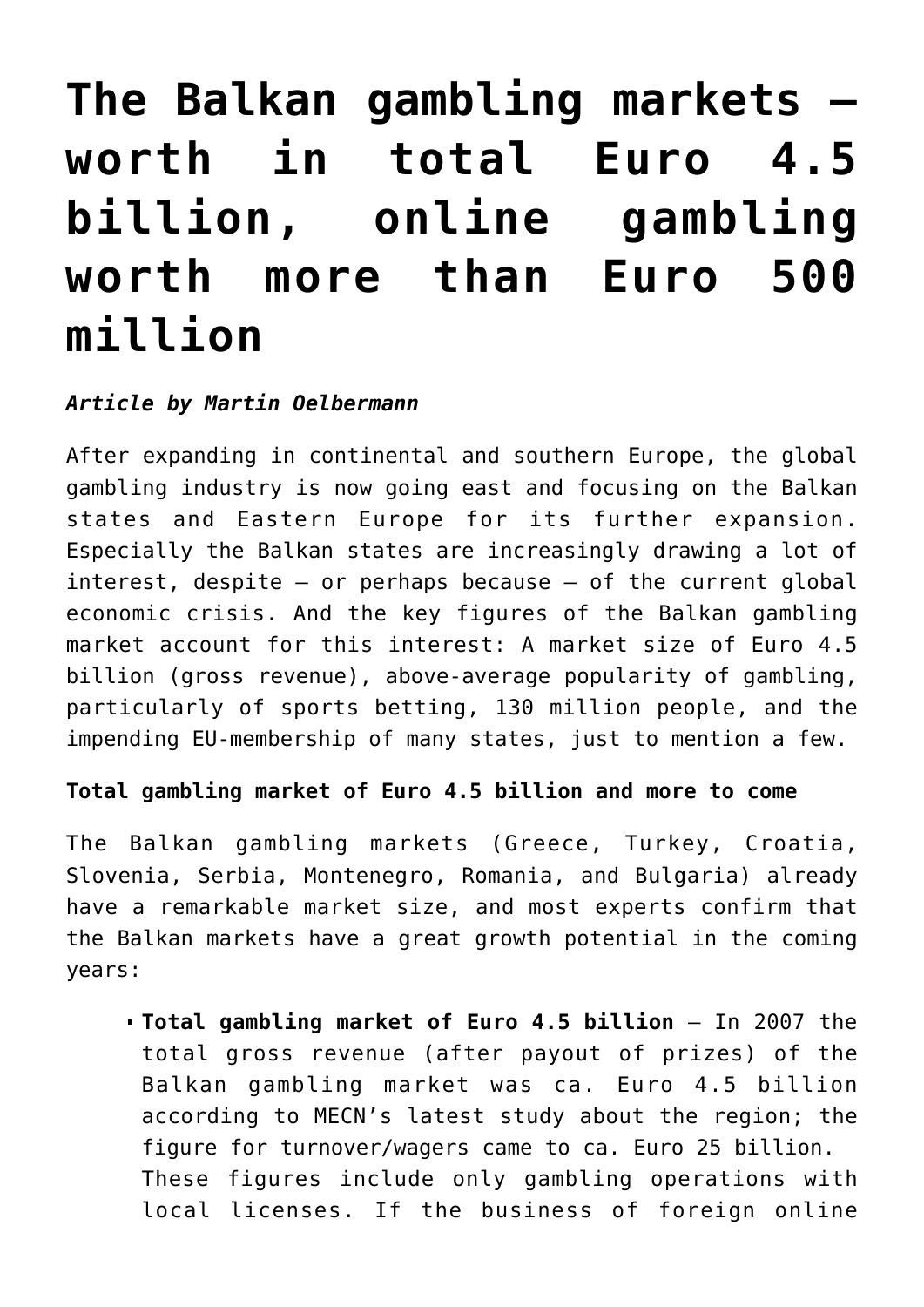gambling operators were included, the overall market size would exceed Euro 5 billion.

- **Great growth potential** More than 60% of the experts surveyed by MECN believe that the growth potential of the Balkan gambling market is great or even very great. Hardly any market insiders (only 3% all surveyed experts) believe the market has only a small growth potential.
- **Increasing liberalisation** On the whole, the experts believe that the Balkan nations will liberalise their gambling markets.

#### **Total Balkan online gambling market worth ca. Euro 520 million**

The Balkan markets enjoy a growing Internet and broadband penetration. In total, there are about 43 million Internet users (average penetration rate of ca. 36%) and about 7 million broadband connections. Nevertheless, these figures are below the European average and still leave room for significant growth.

According to MECN's estimates, the Balkan states as a whole have an online gambling market worth about Euro 520 million (gross revenue), and most of the revenue is made by foreign operators without local licenses. But the market size differs significantly from country to country, and Turkey and Greece have the largest markets.

The key factor influencing the size of the online gambling market is the market structure (foremost of the betting sector): Whereas in competitive markets, such as Croatia, Serbia, and Romania, the foreign online gambling operators can capture only about 1%-3% of the total market, the situation is very different in monopolistic markets such as those in Greece and Turkey. In such markets some foreign online operators alone can realise Euro 20-30 million in gross revenues annually.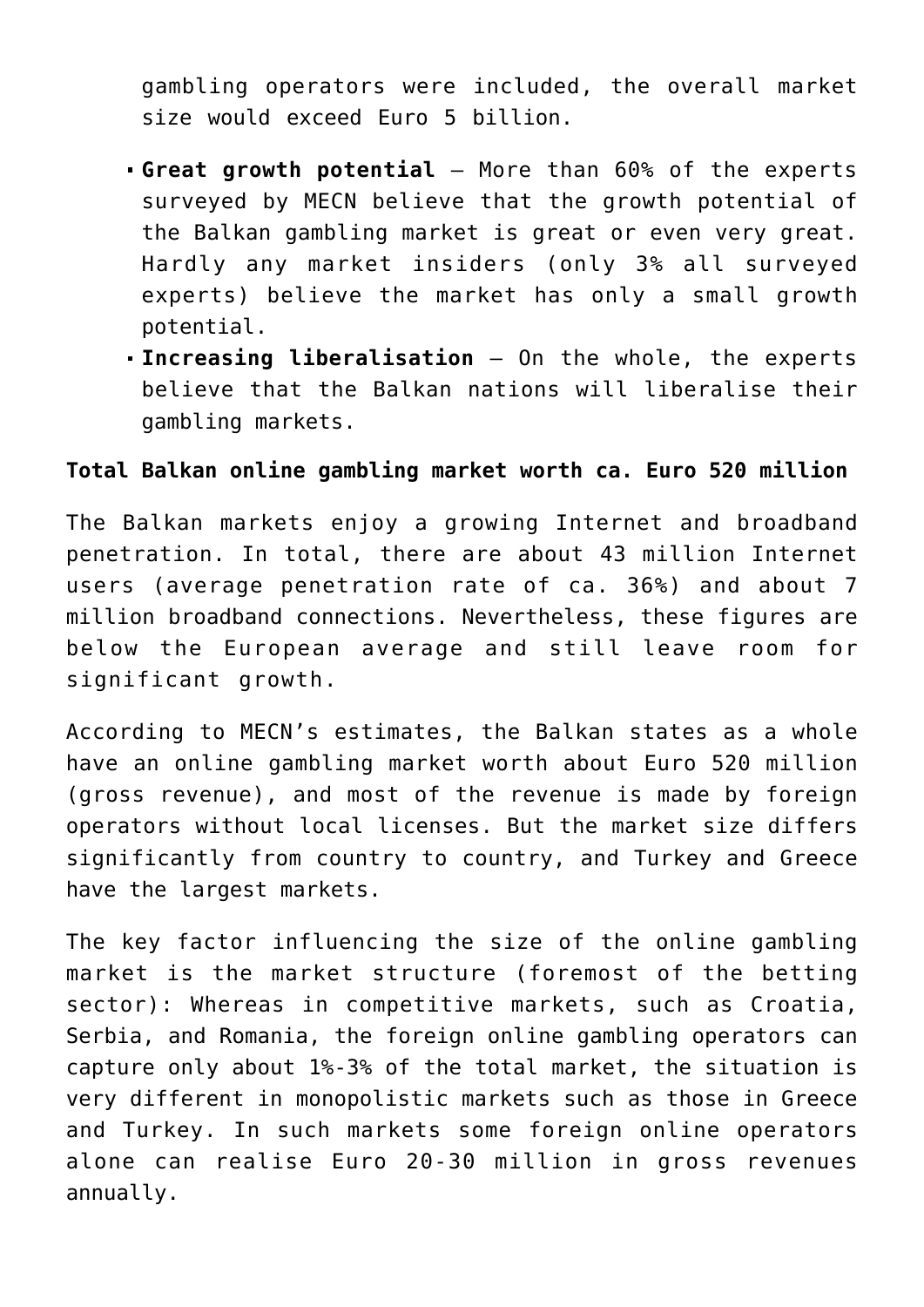# **Online gambling and betting sectors drive the Balkan gambling market**

The market worldwide is driven to a large extent by betting and interactive gambling. The market insiders surveyed by MECN see these two sectors as having the biggest growth potential for the Balkan market as well. Traditional games, such as lotteries and casino, are expected to have a rather limited growth potential.

*Exhibit: Industry sectors with the biggest growth potential in the Balkan gambling market – Results of MECN survey*



## **Some forerunners among the gambling operators are paving the way**

Some forerunners among the global key players in the retail and online gambling market are already getting established in the Balkan states. Regarding online gambling, Sportingbet is currently realising about 5% of its business in Bulgaria alone whereas Bwin and Bet-at-home have just recently increased their focus and investments in the Balkan region.

# **Leading Internet operators offer localised offerings in nearly all Balkan states**

More and more Internet operators are adding Balkan languages and currencies to their localised offerings. As the exhibit